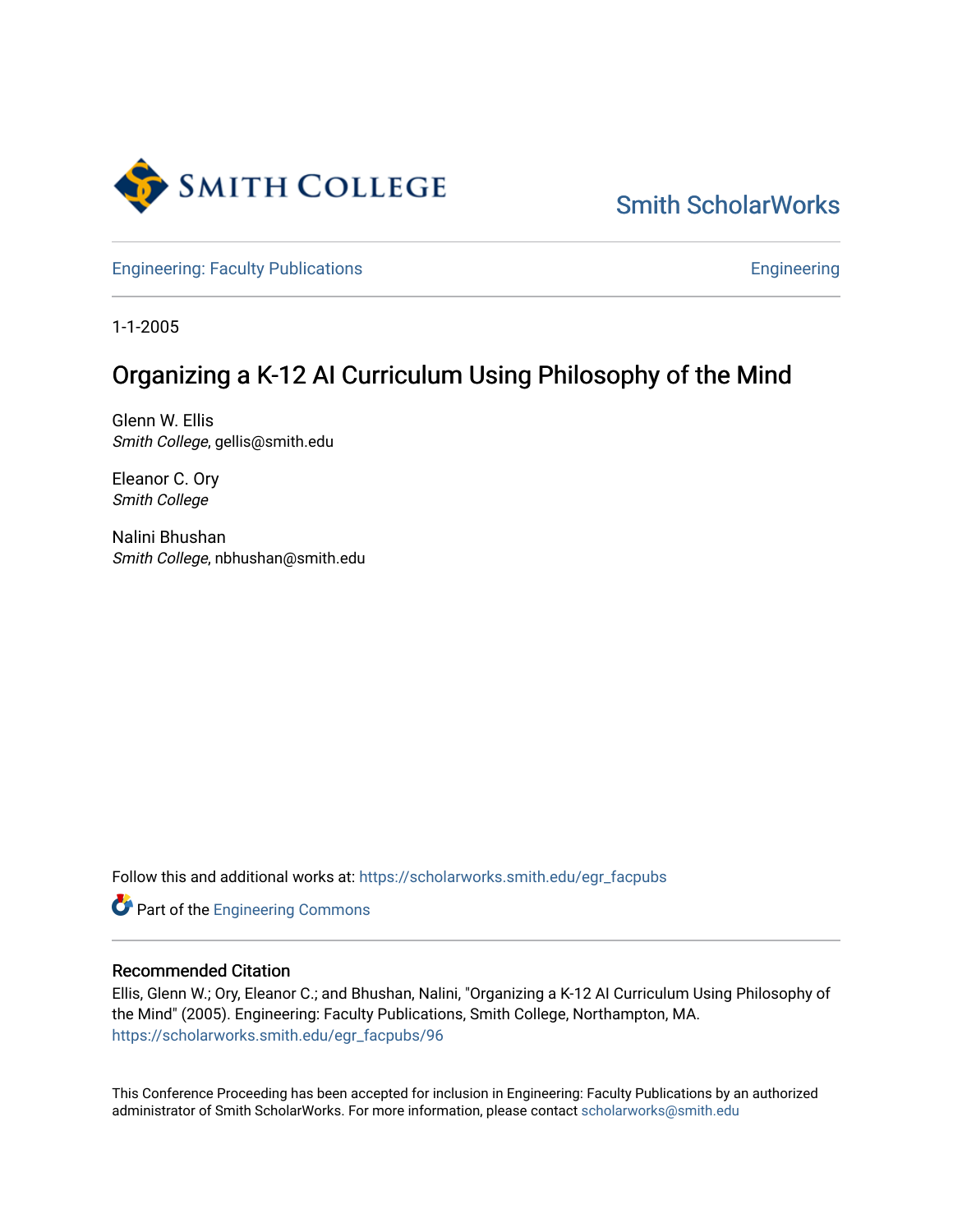# Organizing a K-12 AI Curriculum using Philosophy of the Mind

Glenn W. Ellis, Eleanor C. Ory, Nalini Bhushan Smith College, Northampton, MA

## ABSTRACT

High school teams competing in the FIRST Robotics Competition and students of all ages building Lego robots have become increasingly common in K-12 education. Although robotics can be an excellent means to introduce technology and engineering design into the classroom, the scope of artificial intelligence (AI) is much greater. To help students learn about these topics in a meaningful way and to see how they fit together, this paper presents a concept map that uses principles from philosophy of the mind to organize AI topics. This approach supports a deeper understanding of AI, while making philosophical issues that interest teenagers accessible through interactive explorations of machine intelligence. In addition to the concept map, we also present examples from a K-12 AI curriculum that is being designed around the concept map.

## INTRODUCTION

Lego Mindstorms robotics kits have become a well-established tool for teaching artificial intelligence (AI) in the K-12 classroom<sup>1, 2, 3</sup>. There is also increasing interest in using robotics and AI to change *how* children learn. For example, in *Creative Projects with LEGO Mindstorms,* Erwin writes "Dr. Papert [LEGO Professor of Learning Research at the M.I.T. Media Laboratory] and his colleagues aren't just developing hardware and software; they're developing ideas, philosophies, and theories about the nature of learning and learning environments."<sup>1</sup> Ellis and Andam<sup>9</sup> present strategies for an integrative approach to teaching AI in the K-12 environment. A key finding of their research is that integrating AI and philosophy of the mind can appeal to a broader audience and result in high student interest and achievement. In this paper we build upon Ellis and Andam's work by presenting a conceptual framework that uses philosophy of the mind to organize how students learn about AI. Our approach acknowledges that intelligence is a complex issue involving philosophical concerns that must be addressed in order to develop intelligent machines.

Using philosophy to organize AI content significantly changes how students view the field of AI. For example, the use of a philosophical framework results in a more holistic approach to learning and problem solving. Without a philosophical framework, it is easier for students to think that the solution to all problems is merely better code or more resources. Philosophy shifts the question from "What sensor do I need to add make this robot distinguish between the red apple and the green apple?" to "What is seeing? How might a sensor simulate seeing? To what extent is seeing necessary to distinguish a red apple from a green apple? Would distinguishing a red apple from a green apple be a satisfactory test?" This shift requires students to think about the "big picture" and can result in a better approach to problem solving.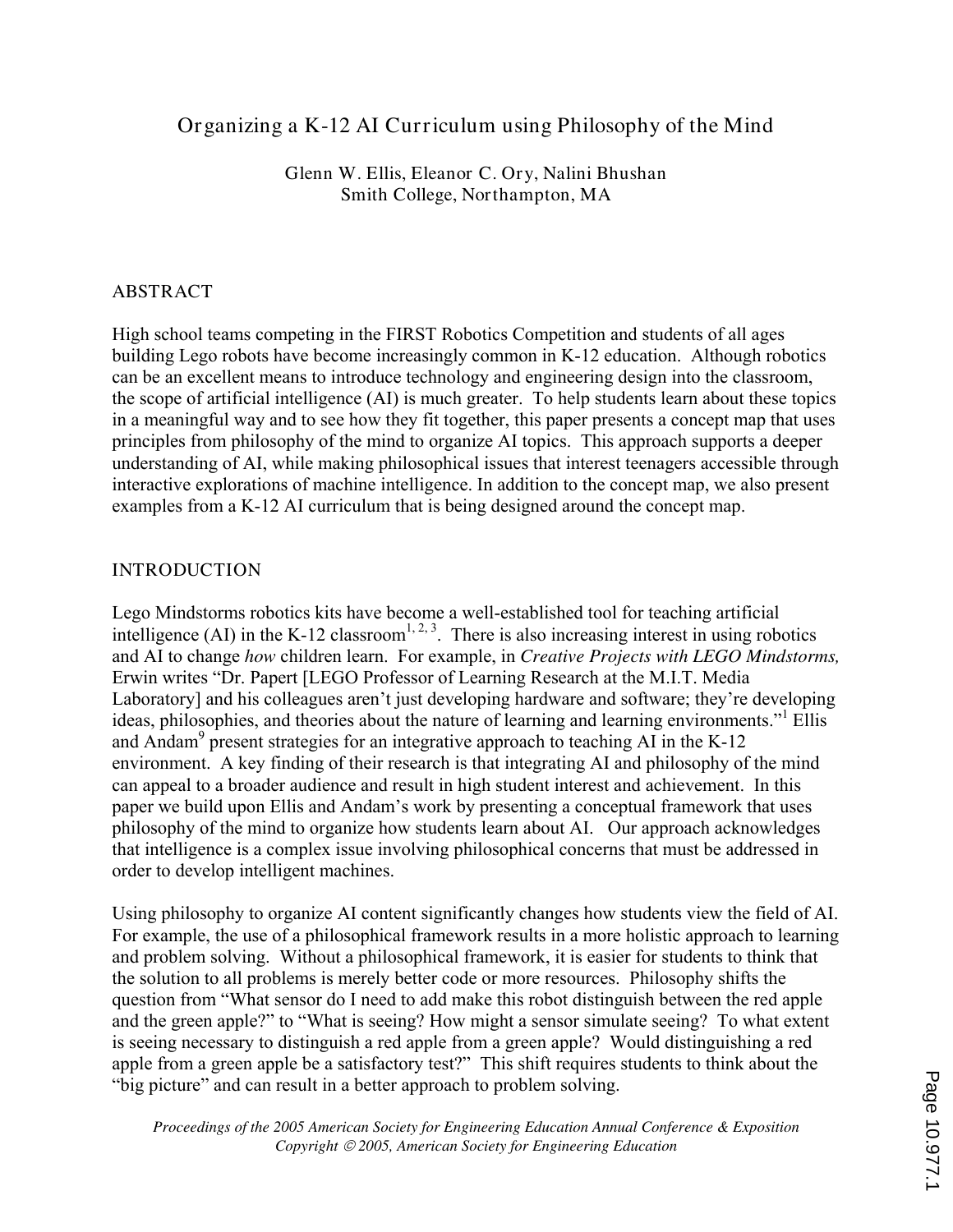The philosophical framework has another impact: it helps students organize AI content in a more meaningful way. Previous research shows that when students understand facts and ideas within the context of a conceptual framework, they learn more effectively and are more capable of applying their knowledge to new domains<sup> $5,10$ </sup>. As students increase their knowledge, the philosophical framework helps them to meaningfully connect their new knowledge to what they already have learned. This approach keeps students from seeing AI as an array of separate and unconnected units; at the same time they can make explicit connections between technology and the humanities.

Based upon the success of the FIRST Robotics Competition, the LEGO Mindstorms curricula<sup>1, 2,</sup>  $3$ , the AI activities reported by Ellis and Andam<sup>9</sup> and the work of many other teachers and researchers, it is clear that teaching elements of AI (particularly robotics) can be engaging to precollege students. Less obvious is that integrating AI with philosophy of the mind can make the content more interesting and relevant to a broader and more diverse group of learners. Ellis and Andam<sup>9</sup> found that in a high school course combining AI and philosophy, it was often the philosophical content (made accessible through hands-on AI applications) that most interested students. They observed that the AI/philosophical curriculum appeared to have been the means for self-exploration at an age when students are trying to understand the essence of their own existence and identity. The research in adolescent development supports this observation. This research indicates the importance of a growing self-identity and introspection in adolescence<sup>6, 7,</sup> <sup>8</sup>—issues that are thoroughly explored in philosophy of the mind.

Given the idea of using philosophy as a conceptual framework for AI, what form should the framework take? One pedagogical tool for helping students organize their knowledge is the use of concept maps. Concept maps are not a new phenomenon in education. Their use is based on the theory that meaningful learning is an effortful process involving the construction of relationships between the learner's existing knowledge and new knowledge. They have been used in a wide variety of ways including for assessment<sup>11, 12, 13, 14</sup>, as planning tools<sup>15, 16</sup> and for problem solving<sup>17, 18</sup>. Figure 1 illustrates a procedure reported by Ellis et al<sup>18</sup>. for using teachergenerated concept maps to organize ideas in engineering curricula. Based upon this approach we have developed a concept map for philosophy of the mind that is useful for structuring AI knowledge and is developmentally appropriate for the high school classroom. The map was created by an interdisciplinary team of engineers, educators and philosophers with a review and input from the Smith College Philosophy Department. In this paper we will present the map, some of the reasoning for its structure and several activities that illustrate its use in teaching AI and philosophy through an integrated approach.

# A PHILOSOPHY-BASED CONCEPT MAP FOR AI

The philosophy of mind concept map that we developed for teaching AI is shown in Figure 2. As in the development of any concept map, there are a variety of possibilities for choosing, organizing and connecting the concepts in the map. These different possibilities represent both different philosophical schools of thought as well as different ways of graphically representing the knowledge. The map design must be based upon the intended learning outcomes of the curriculum, presented in a way that is developmentally appropriate for the learner, simple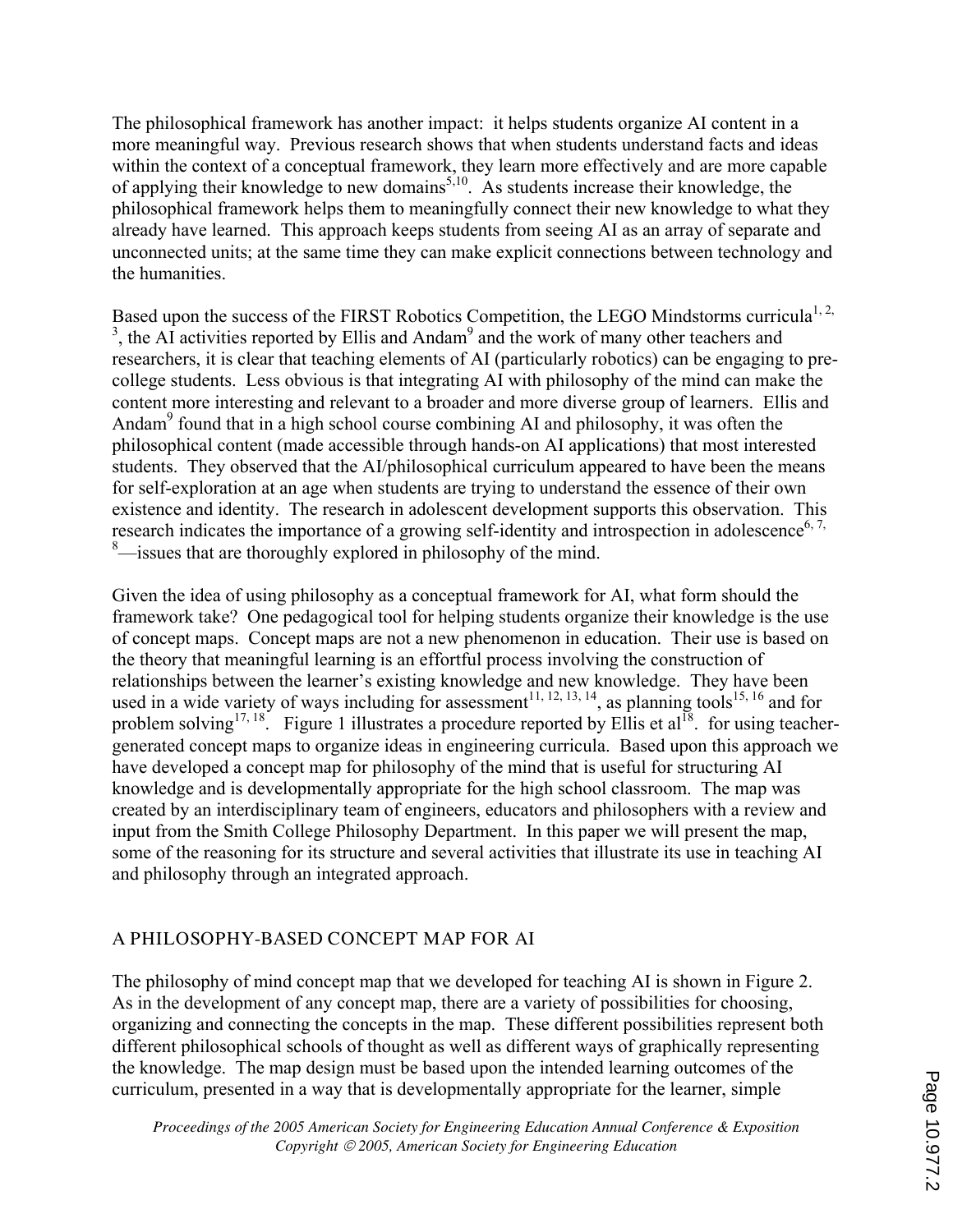enough to not intimidate the learner, and rich enough to represent the knowledge structure and allow for further deeper exploration. The concept map shown in Figure 2 is an attempt to meet these requirements. It is based on the idea of personhood—which is both a useful way to structure the concepts and developmentally appropriate for secondary school students. A fundamental structure of the map in Figure 2 is the separation of mind and body that is grounded in Descartes' famous quote "I think therefore I am"<sup>19</sup>. Descartes' statement acts as a postulate for existence based on thought; he begins the analysis of intellect by abstracting thought from physical existence. This privileges one's mind over one's body in the make-up of a person. "What modern cognitive science has inherited from Descartes is the view that the mind is a private place, separated (in a number of respects) from the body and the environment that lies outside the physical boundaries on an individual<sup>"20</sup>. Structuring the map based upon Descartes' view of mind/body separation underscores to the learner the importance of the idea of treating properties of the mind independently of the properties of matter. This distinction acknowledges the powerful and still influential historical legacy of Descartes' vision of person.

In the concept map the mind is divided based upon two characteristics: intelligence and consciousness. Intelligence describes the 'thinking' or rational portion of mind, while consciousness describes the 'self-awareness' or 'I' portion of mind. For the sake of simplification, intelligent is defined by computability or intentionality, and conscious is defined by emotions and awareness. This representation of mind provides a framework to help students understand the debates regarding the potential and limitations of intelligent machines. These debates are fundamental to the curriculum we are developing and illustrate the advantage of a holistic approach to learning: philosophy informs AI researchers about the theoretical possibilities of machine intelligence and consciousness, while AI provides the vehicle for handson, contextual learning of philosophy of the mind concepts. Arguments representative of each side of the debate are presented in Figure 3.

Artificial intelligence, as the name implies, is a type of intelligence. It is represented in Figure 2 by three parts—input, internal mechanisms, and output—that correspond to the human components of perception, mental processing, and response. Perception is often mimicked using input sensors or signals. Thus, sensors that imitate human perception can be thought of as a type of intelligence. Internal processing has several components including logic. Here are based the arguments regarding whether the human mechanisms are computable. This is also the location of problem-solving skills where advances lead us to believe that technology is becoming more intelligent. The output response of an artificially intelligent mechanism is often considered the most important element for determining intelligence. For example, in the Turing Test artificial responses are compared to human responses. If the artificial response is indistinguishable from human responses, then the artificial response is considered to be intelligent.

The concept map also supports the development of a more sophisticated understanding of philosophy and AI by helping students to visualize assumptions and their implications. For example, although separating mind from body may be a useful first step in the learning process, it can be argued that the mind may require a certain kind of body to support it (similar to software needing hardware to function properly). We help students identify these debatable relationships by identifying them with dashed arrows on the map. Another example is the separation of intelligence and consciousness. It can be argued that the mind needs a certain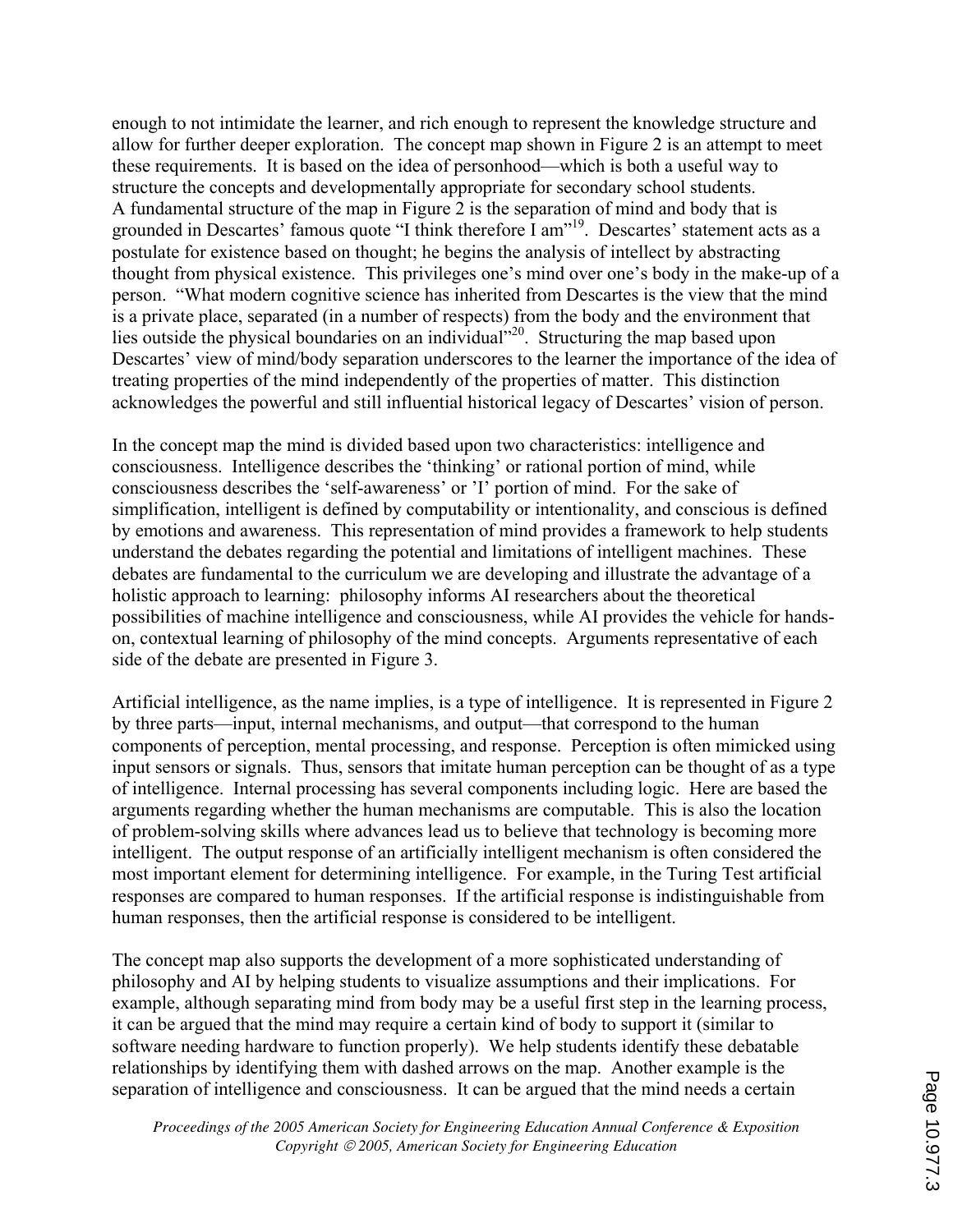emotional content or consciousness of its surroundings in order to be intelligent. Some philosophers even go so far as to deny that there is any difference between consciousness and intelligence which would negate any need for separation. What is clear is that after the concepts of artificial intelligence have been presented, students need to be able to identify where disputed definitions may take place. This allows students to ultimately take their own stance and enables them to better identify or assimilate other perspectives.

#### USING THE MAP IN THE CLASSROOM

An important advantage of the concept map is that it provides a conceptual framework that unites a breadth of AI technologies within one curriculum. Within this framework there are endless possibilities for students to learn about the different technologies that currently exist. Basing the map upon philosophical concepts also provides a conceptual framework for students to understand and question the technological changes that will take place in the future. The questions that are raised by AI remain the same; it is the approach or technology that is dynamic. Below we present brief descriptions of sample activities that we have developed or are developing to help students explore the ideas presented in the concept map.

#### *Perception*

In one activity students build a Lego robot that can follow a light in order to compare the behavior of a robot light sensor to a human's perception of light. Is the light sensor a fair analogy to the human eye? Students explore the point of such a robot and whether it fulfills the goal. In other activities students investigate automatic doors and thermostats and discuss whether these sensors are perceptually intelligent or not. Electronic noses and pattern recognition applications are also explored in this unit.

#### *Processing*

Students explore a wide array of topics to investigate internal processes. In one activity students learn about Bayesian decision trees and their applications (such as address books). This activity helps students contextualize the philosophy content and leads them to question whether their own mind utilizes probability mechanisms when making decisions. As part of the process students design their own Bayesian Decision Tree to determine whether a fruit is an apple or an orange. In another activity students explore the mechanics behind search engines and compare them to their own mind. Classical AI games are also used to explore some of the ways artificial intelligence poses advantages or disadvantages over human processing.

#### *Response*

As presented earlier in this paper, one standard of judging whether a machine is intelligent or not is the Turing Test. Based upon the Turing Test, Ellis and Andam describe high school activities in which students investigate the response of AI technology by conversing with "chatterbots".<sup>9</sup> These activities are expanded and integrated with the concept map. For example, students investigate whether they consider a judgment of intelligence solely based on the machine's response to be a sufficient metric. One activity designed to help them make this judgment is based up Searle's controversial Chinese Room argument.<sup>31</sup>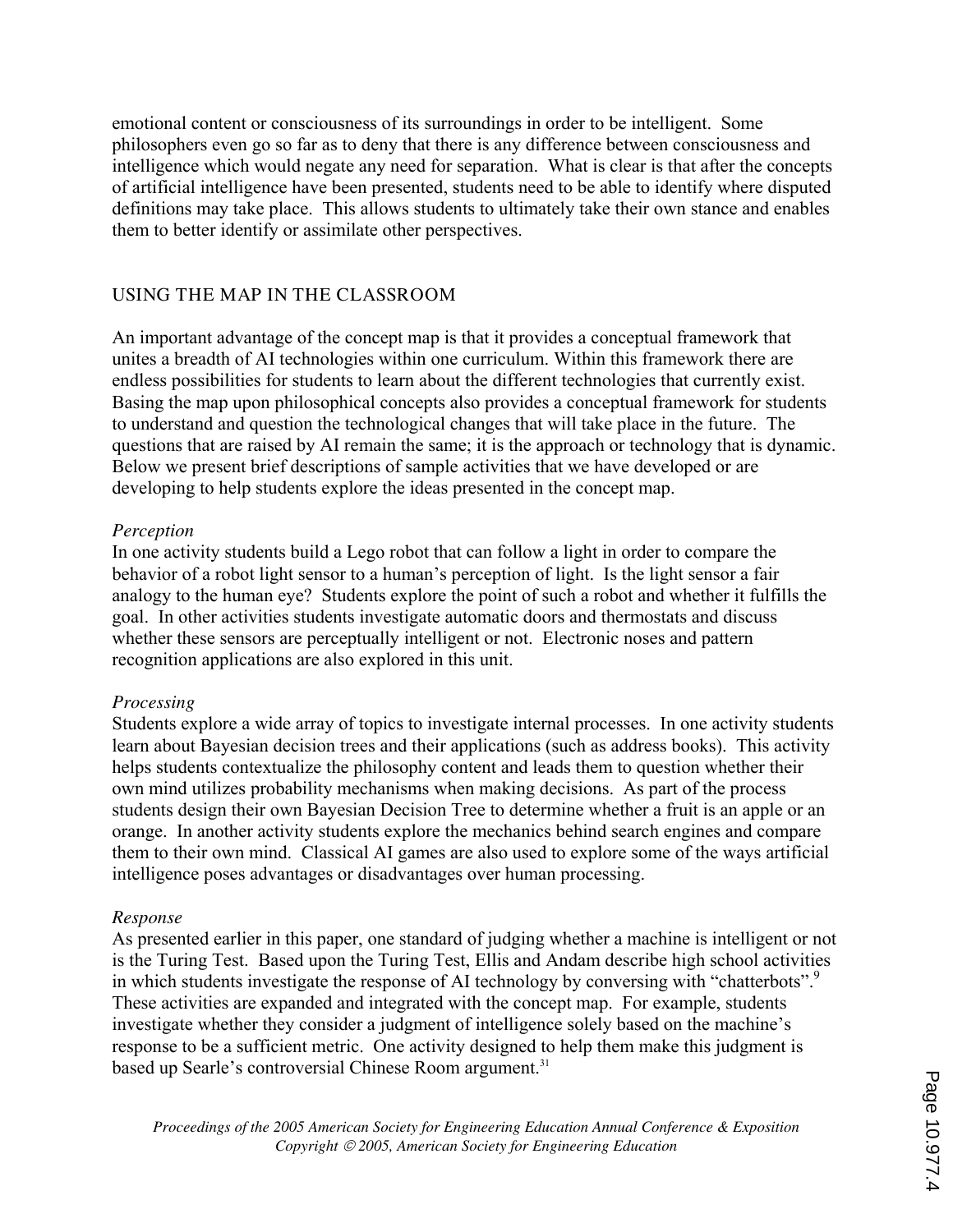The Chinese Room argument posits that a completely brainless device could provide a response output that is indistinguishable from an intelligent device. In this activity, the teacher plays the role of a logician while the students pretend to be native Chinese speakers. The students are given cards with Chinese symbols, their translations and a list of translations of all possible responses. The students can slip the cards to their teacher and will receive responses in return in Chinese. After a period during which written dialogue has been exchanged between students and teacher, the class is asked whether the logician demonstrates the same fluency of Chinese as native Chinese speakers. The expected response is that students will say yes, believing that the teacher has the same translation sheets that they have. To their surprise, the logician will reveal a list of logical transcriptions with English words completely absent from the sheet (see Figure 4). This prepares them to explore Searles' arguments through a progression of questions presented in Figure 5.

#### **DISCUSSION**

Utilizing a concept map as a pedagogical tool to integrate philosophy and AI fundamentally changes how students view both fields and the relationship between them. With personhood in mind, students learn to question technologists who define the end goal as creating a machine with the equivalent response as a human. Through the map they learn visually where the debatable points in achieving this goal lie and better understand the meaning of achieving the goal. A machine that responds exactly like a human could conceivably be challenged as not intelligent on the basis that it does not perceive stimuli like a human. On the other hand, one could argue that a thermostat is intelligent on the basis that it regulates itself or that it is capable of implementing a homeostatic response to a threatening stimulus in a similar fashion to the way human beings react physiologically to an environment. However, the mere fact that a thermostat may be considered a form of artificial intelligence broadens the view of what qualifies as intelligence; a thermostat is certainly not in the same genre of AI technologies as robotics and chatterbots, but its capacity to process and respond may persuade us to consider its mechanism intelligent. The concept map helps formulate a metric for intelligence. We can take the definitions of intelligence from the map and apply them to better understand the technology.

To make the curriculum as flexible as possible, the units and activities we're developing are modular and can be used in a variety of classroom settings. For example, the concept map and any of the associated units could be used with a robotics course to help students think more deeply about the robots they are designing and to meet the learning needs of a more diverse group of learners. AI and philosophy could also be integrated with other content areas in many ways. For example, teachers could use logic activities in the mathematics classroom or natural language processing activities to study language arts. This supports our approach at Smith of using outreach programs to integrate engineering across the K-12 curriculum.

Drawing upon a broad research base, the National Research Council (NRC) recently reported the importance of metacognition (involving the learners' knowledge of their own thought process) as a key to successful learning.<sup>10</sup> They reported that "a metacognitive approach to instruction can help students learn to take control of their own learning by defining learning goals and monitoring their progress in achieving them." Teaching machines to learn and exploring the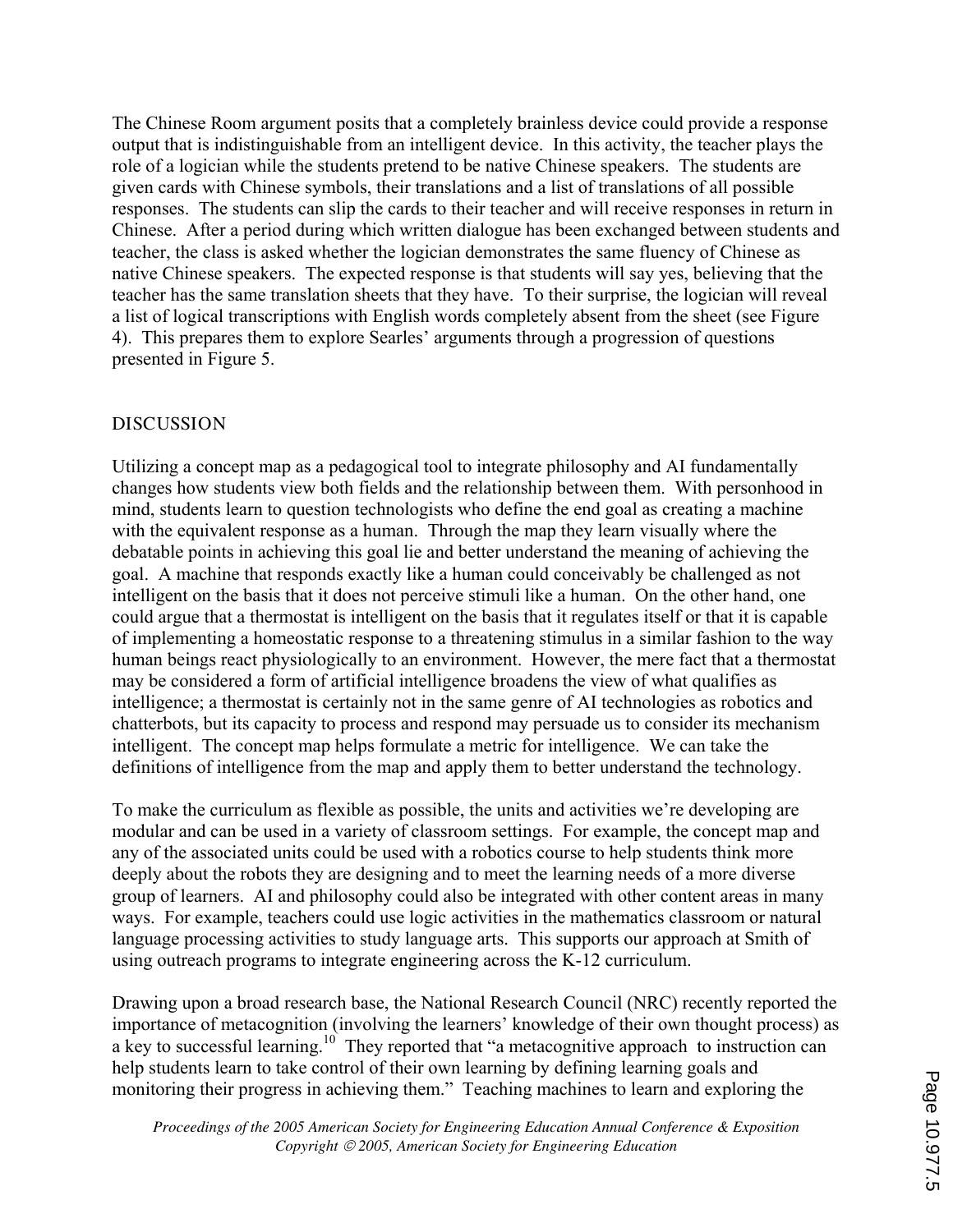nature of knowledge are important components of AI and have many connected philosophical issues. Our curriculum draws on these components to help students understand and become more aware of their own learning. Studying machine learning also makes difficult ideas more accessible. For example, in the artificial neural network unit students can see, manipulate, and measure machine learning. The AI/philosophy concept map lets them organize this knowledge in a useful way and apply it to their own learning.

In *Technically Speaking*, the National Academy of Engineering (NAE) presents the importance of increasing technological literacy for all members of our society. They point out that achieving this literacy depends on a more holistic understanding of the content areas involved in technology. They write:

Most people think that technology is little more than the application of science to solve practical problems…They are not aware that modern technology is the fruit of a complex interplay between science, engineering, politics, ethics, law, and other factors. People who operate under this misconception have a limited ability to think critically about technology—to guide the development and use of a technology to ensure that it provides the greatest benefit for the greatest number of citizens $32$ 

Consistent with the NRC's vision, the integrated approach used in our AI/philosophy curriculum helps educate students to think differently about technology and fundamentally question the possibilities of AI for meeting society's needs.

#### **CONCLUSION**

We have developed a concept map that uses philosophical concepts to organize AI technology for use in the high school classroom. The purpose of the map is to increase learning by helping students organize their knowledge in a meaningful and holistic way. We have also developed associated activities that help students learn about the concepts presented in the map.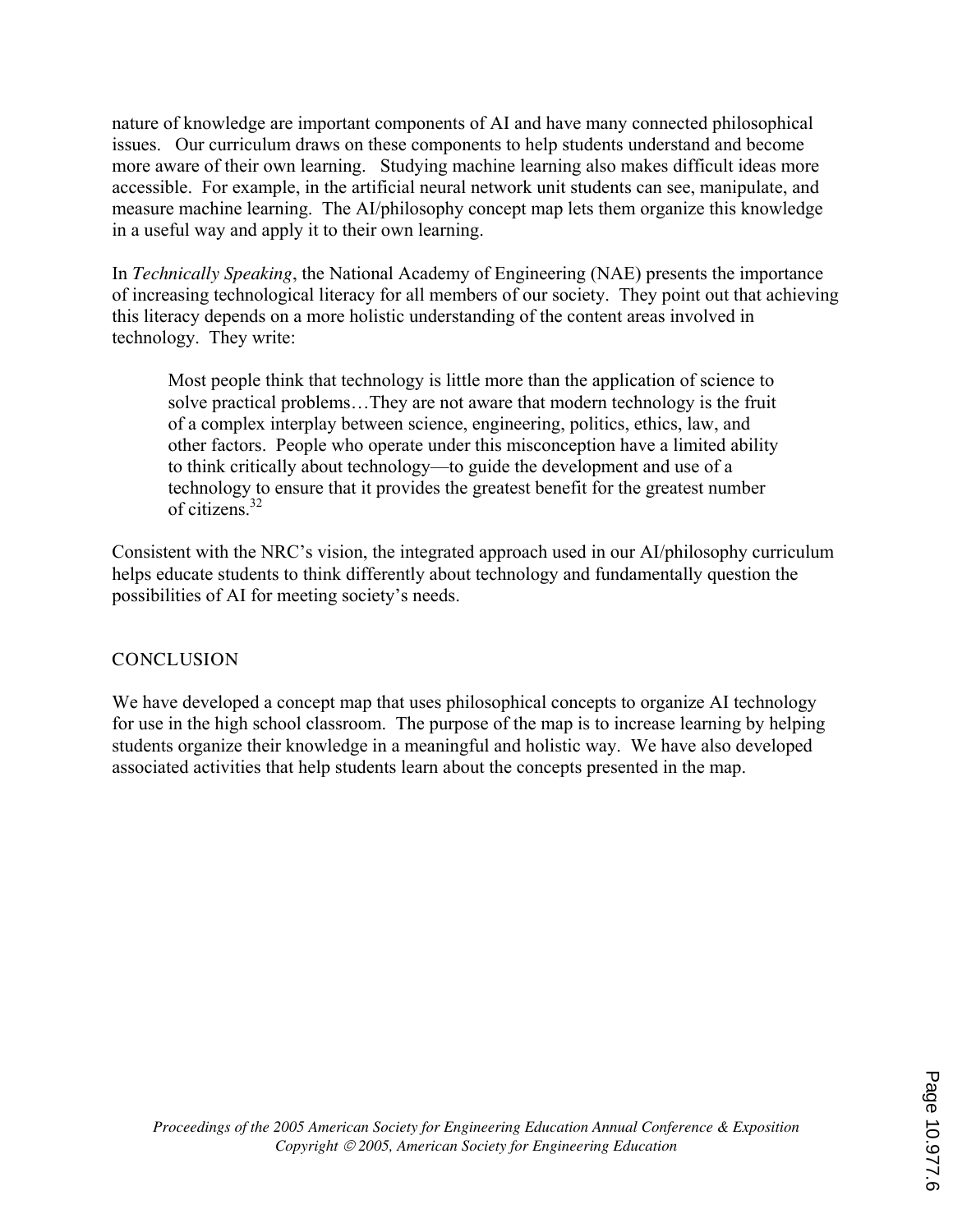1. Develop initial map(s)

Decide on the scope of the concept map(s) needed. These can be course level or program level maps that include all the major ideas and their relationships, and/or they can be more focused maps depicting, for example, problem solving strategies, unit or chapter ideas, or student's prior knowledge.

#### 2. Introduce maps to students

Introduce maps after an initial activity in which students identify and articulate related existing knowledge.

## 3. Use maps

Refer to maps whenever new ideas are introduced to point out how the new ideas are related to ideas already learned by students. Refer to maps whenever course material is reviewed in order to make explicit and emphasize the ways the reviewed material relates to the overall course structure. Refer to maps when analyzing phenomenon of interest to show how the ideas provide a "template" or frame of reference for thinking about the phenomenon. When teaching or reviewing problems and their solutions, refer to maps in order to focus on and include strategic knowledge in classroom discourse.

# 4. Revise maps

Initial maps are necessarily approximations. By engaging students with the beginning maps, they become familiar with the concept map as a tool for thought and they become participants in reshaping and refining the map to better serve their growing understanding. Refinement often adds detail, but can also result in a "master" map that is lean and shows the major relationships among ideas.

5. Repeat steps 3 & 4

Figure 1: Guidelines for Using Concept Maps (after Ellis et al.<sup>5</sup>)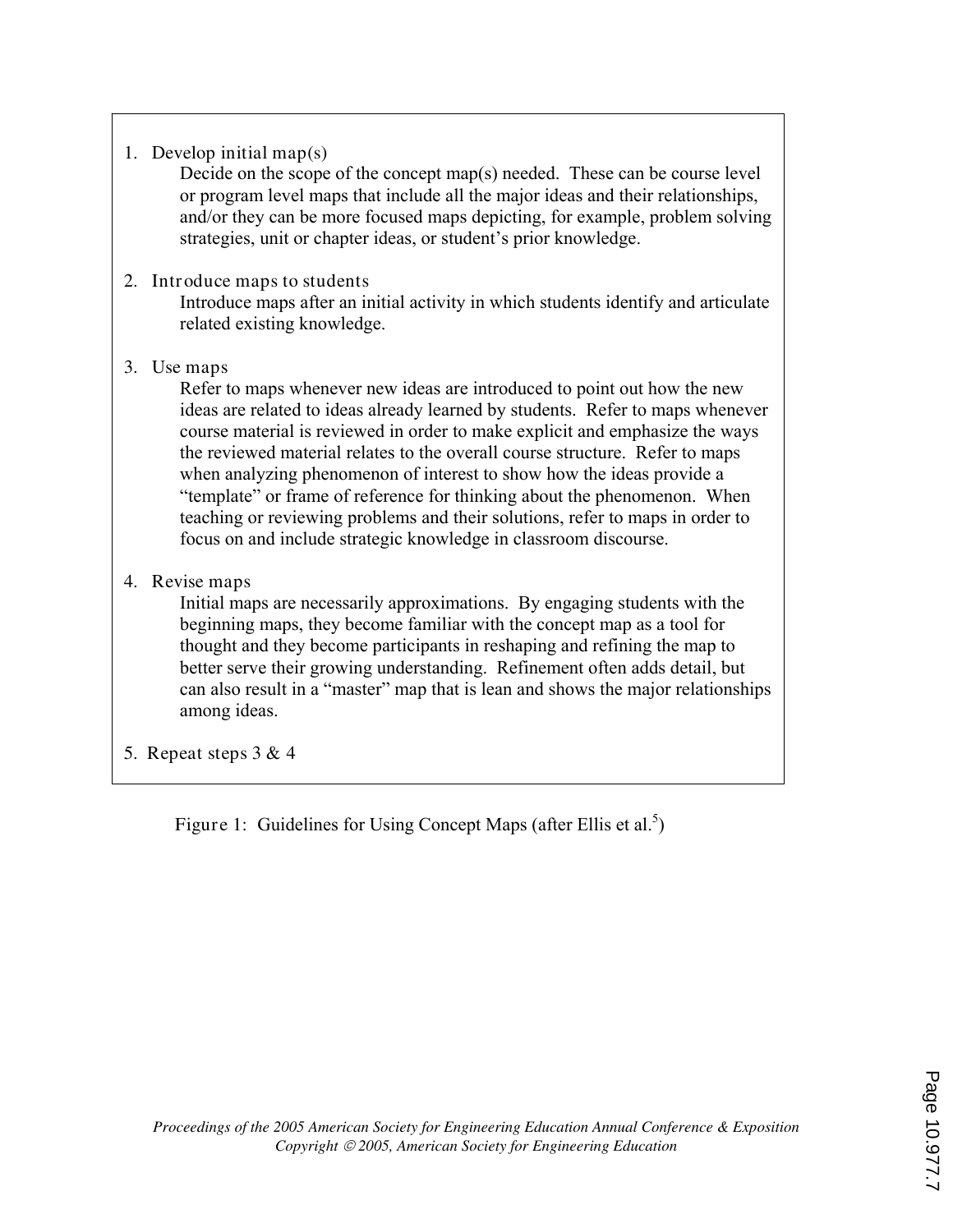

Figure 2: Concept map organizing artificial intelligence using principles from philosophy of the mind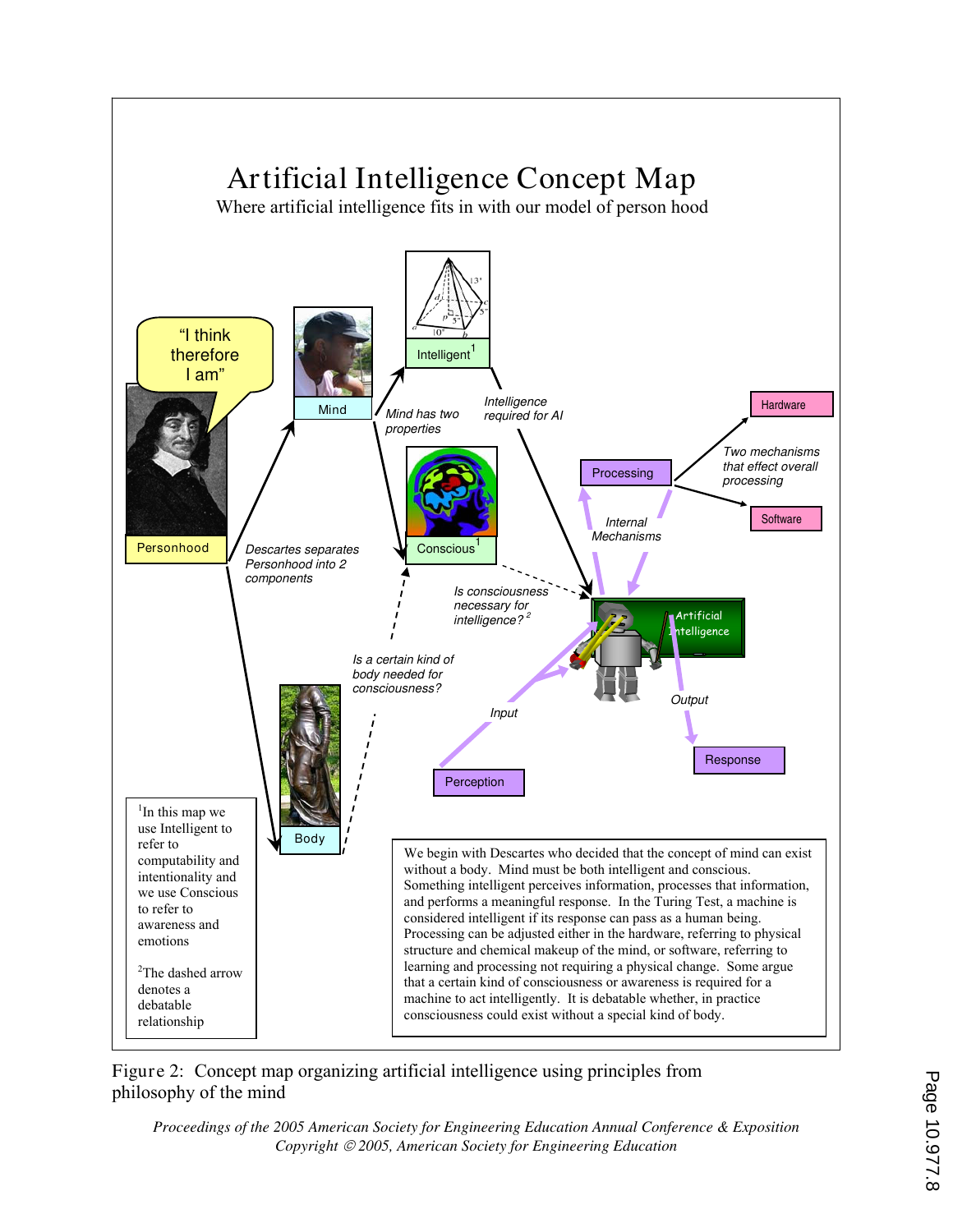Proponents of Strong AI

The original attempts at AI branch from the Turing machine: a machine that can solve any computable function. Proponents of strong AI believe that the mind behaves in a completely computable way:

What does it mean to understand language? "Semantic" understanding is a correspondence between two domains; a cognitive agent understands one of those domains in terms of the other. But if one domain is to be understood in terms of another, how is the other understood? Recursively, in terms of yet another. But, since recursion needs a base case, there must be a domain that is not understood in terms of another. So, it must be understood in terms of itself. How? Syntactically! Put briefly, bluntly and a bit paradoxically, *semantic understanding is syntactic understanding.* Thus, any cognitive agent-including a computer- capable of syntax (symbol manipulation) is capable of understanding language. <sup>21</sup>

Strong proponents of AI whose ideas regarding the computability of intelligence are being incorporated into the curriculum include Dennett, Lycan, and Hofstadter $^{22,23,24,25,26,27,28}$ .

# Opponents of Strong AI

While some notable philosophers believe that intelligence can be defined as a recursively computable function, others like Searle present strong claims against this definition of intelligence. Searle begins his discussion of intentionality: "I reject any form of behaviorism or functionalism, including Turing machine functionalism, that ends up by denying the specifically mental properties of mental phenomena<sup>"29</sup>. In another reading, Searle goes into more detail regarding his problem with granting systems like computers intelligence:

If I am thinking about Kansas City or wishing that I had a cold beer to drink or wondering if there will be a fall in interest rates, in each case my mental state has a certain mental content in addition to whatever formal features it might have. That is, even if my thoughts occur to me in strings of symbols, there must be more to the thought than the abstract strings, because strings by themselves can't have nay meaning. If my thoughts are to be *about* anything, then the strings must have a *meaning* which makes the thoughts about those things. In a word, the mind has more than a syntax, it has semantics.<sup>30</sup>

For Searle, artificial intelligence will require more than computation regardless of how similar a computed output may be to a human response.

Figure 3: Differing viewpoints on the possibilities of machine intelligence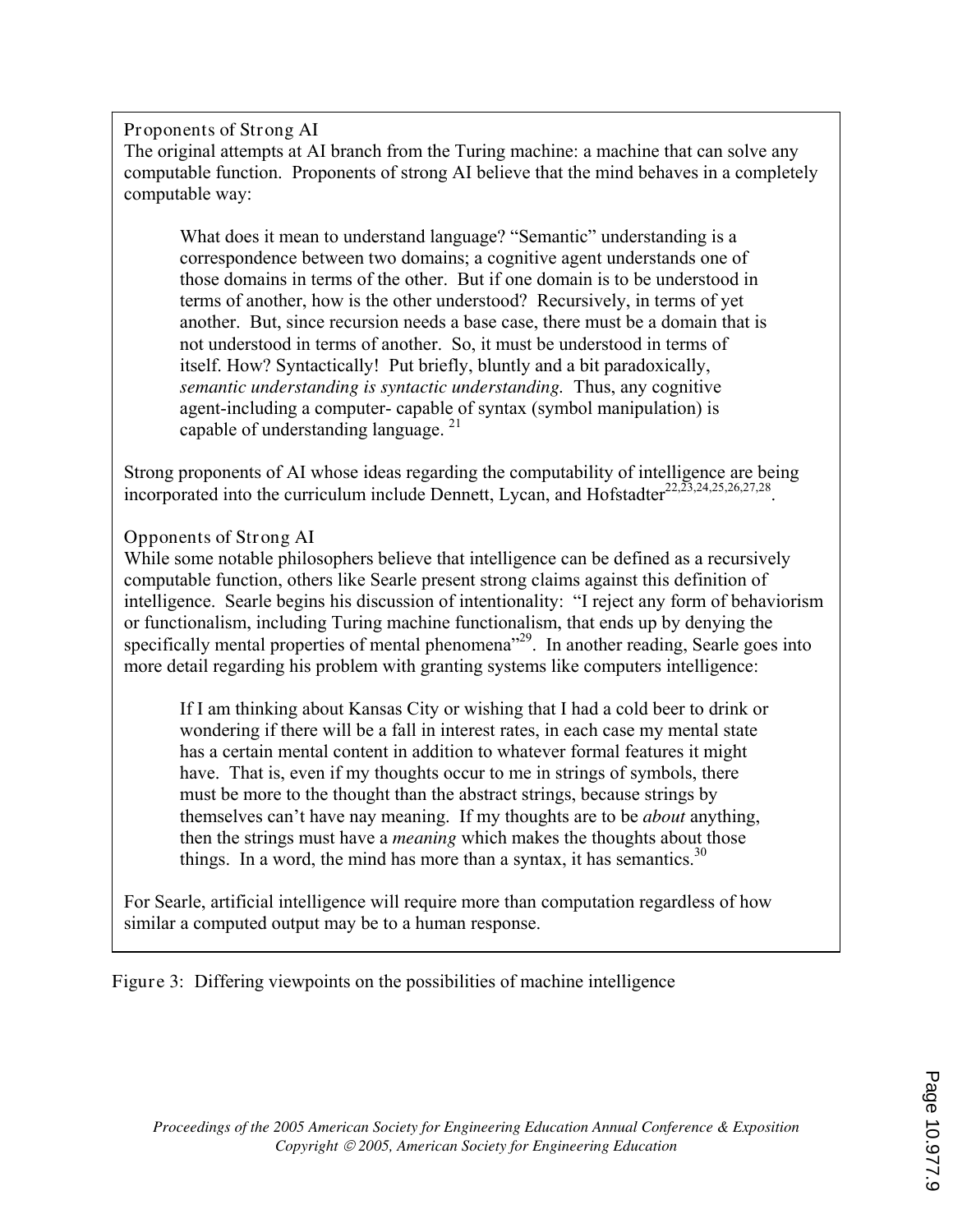| Symbolic Manipulations (Logician)                                                                                                                                                                                        |
|--------------------------------------------------------------------------------------------------------------------------------------------------------------------------------------------------------------------------|
| When you receive a card from the Chinese Speaker, look for the<br>symbols that correspond (found on the left side of the arrow). Give<br>the Chinese Speaker the card that corresponds to the right side of the<br>arrow |
| 你好。→ 早晨好。                                                                                                                                                                                                                |
| 什么颜色是苹果? → 通常红色, 但有时绿色。                                                                                                                                                                                                  |
| 什么喜欢做以您的业余时间? → 读书书和在网上聊天。                                                                                                                                                                                               |
| 什么是体育您象? → 我喜欢体育不。                                                                                                                                                                                                       |
| 我想要吃薄饼。→<br>薄饼非常普遍。我喜欢意大利辣味香肠薄饼。                                                                                                                                                                                         |
| 我发现您的反应非常乏味。→ 谢谢您的看法。                                                                                                                                                                                                    |
| 猫运行了。→ 是,我爱他们。                                                                                                                                                                                                           |
| 我有头疼由于您。→ 我只拥有这和能只给您这。                                                                                                                                                                                                   |
| 老鼠是毛茸的。→ 关于这,我相信例外存在。                                                                                                                                                                                                    |
| 您喜欢电影? → 我真正地喜欢科学小说和喜剧。                                                                                                                                                                                                  |

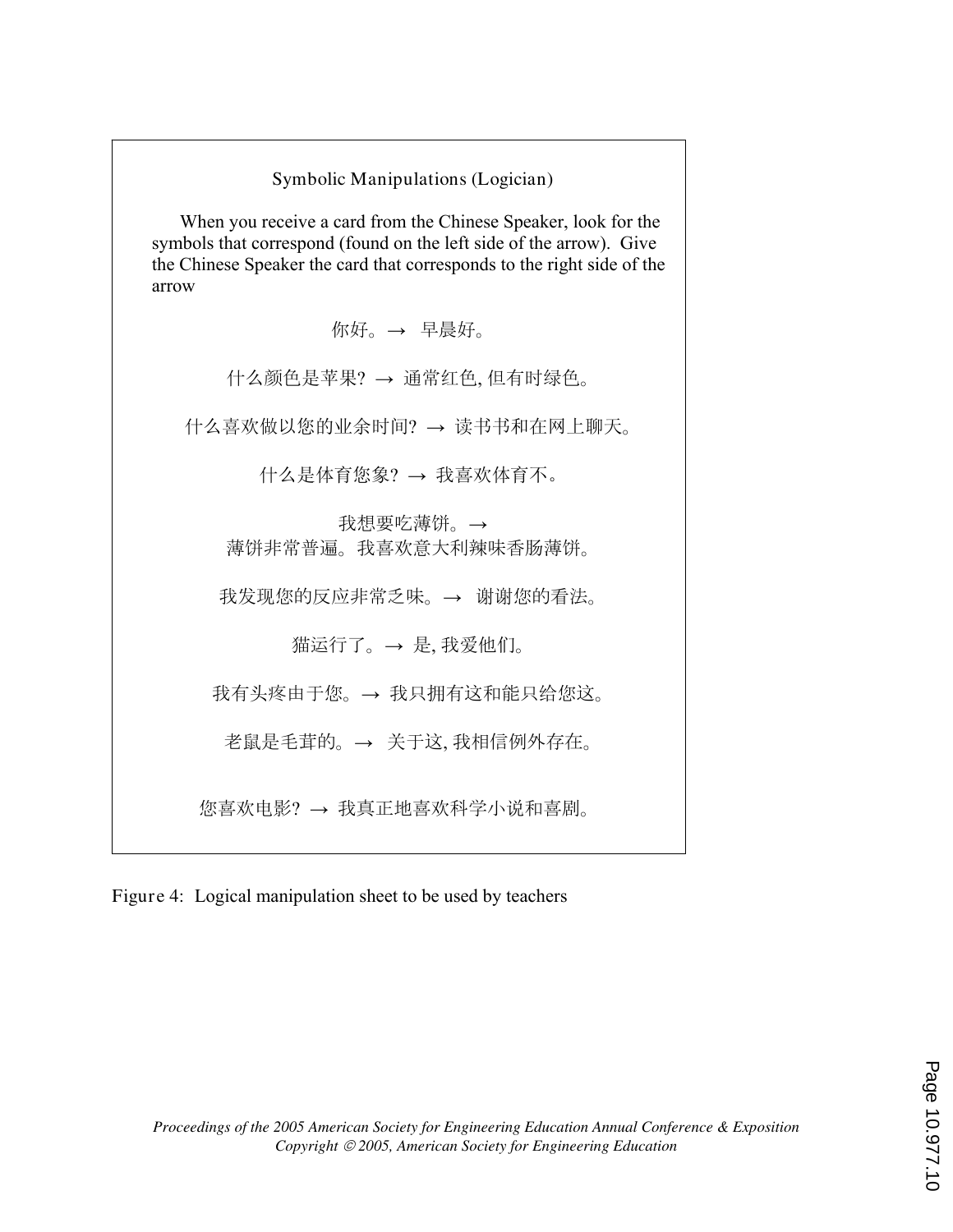## Class Discussion Questions

1. How well do you think the Logician understands Chinese?

2. Now that the Logician has explained how the responses were created, think about how you converse in English. Someone tells you something, you take in this piece of information, you search in your head for an appropriate response, and you give your response to the person to whom you are conversing. In which ways are the Logician's manipulations similar to the way you converse?

3. In which ways are the Logician's manipulations unlike the way you converse? What is it about conversation that is lacking here?

4. Discuss and compare the way the Logician works and a computer works. How are they alike? How are they different?

5. Would you describe the Logician's manipulations as intelligent Chinese speaking or the Computer as an intelligent system? State very clearly what you consider to mean intelligent. (Hint: It may be helpful to look at the concept map for this question.)

6. Some people would argue that the Logician's understanding of Chinese is very similar to how a computer works. The Logician was given an input, one rule, and generated an output. Computers are said to be given an input, follow many rules step by step and generate a response. Do you think it is fair to compare the Logician with computers? Why or Why not?

7. Do you think this exercise proves that a computer can never be intelligent? Why or why not?

Figure 5: Questions for class discussion, given to students after teacher shows student the symbolic manipulation sheet

#### **REFERENCES**

- <sup>1</sup>B. Erwin, *Creative Projects with LEGO Mindstorms*, Addison-Wesley, Boston (1998).
- <sup>2</sup>D. Baum, *Dave Baum's Definitive Guide to LEGO Mindstorms,* APress, Emeryville (2000).
- <sup>3</sup>M. Meadhra, P.J. Stouffer, *LEGO Mindstorms for Dummies,* IDG Books Worldwide, New York (2001).
- <sup>4</sup>D. Grasso, "Engineering a Liberal Education,"Prism, Nov. (2002).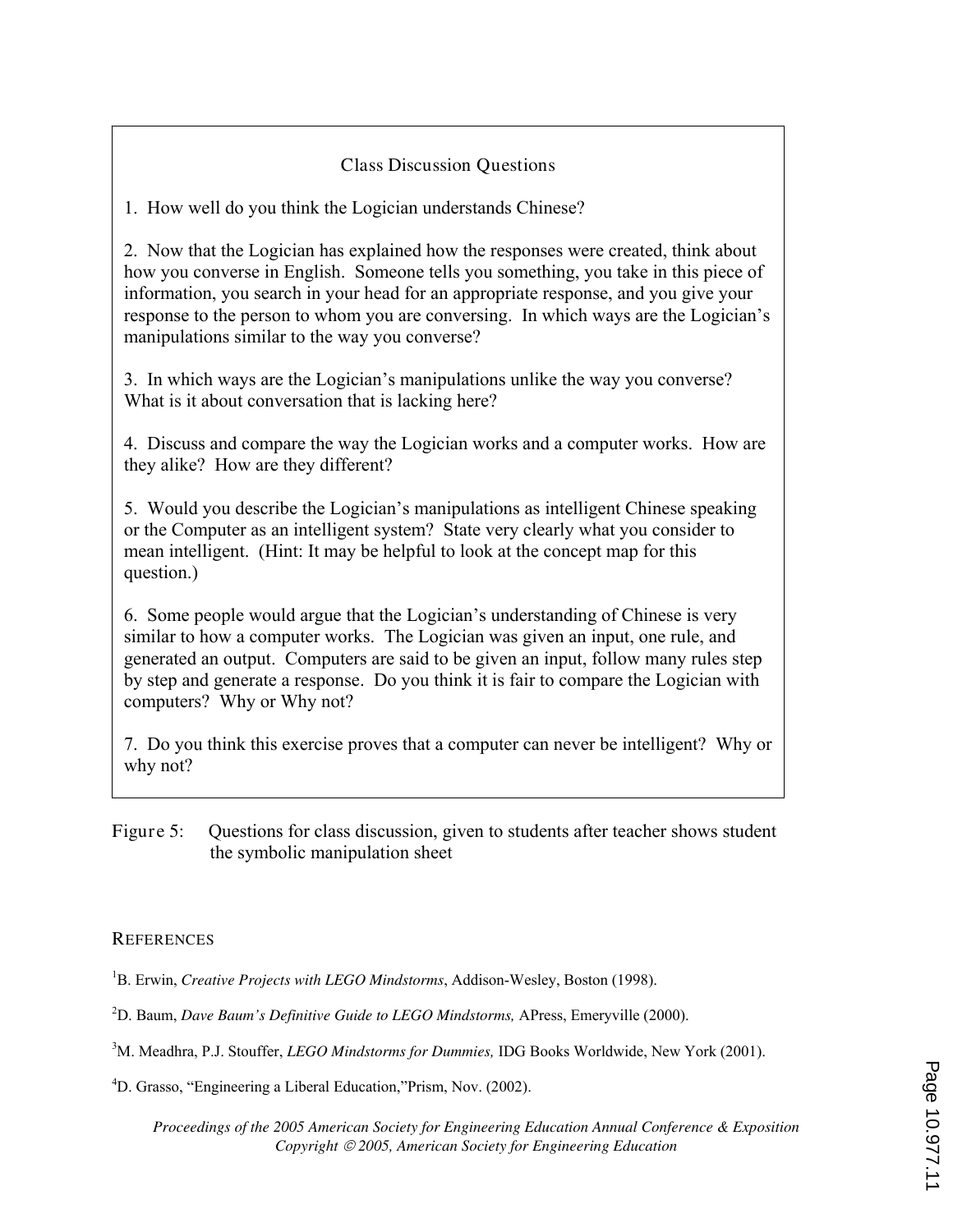<sup>5</sup>G.W. Ellis, Al Rudnitsky, Becky Silverstein, "Using conceptual Maps to Enhance Understanding in Engineering Education," 2004 *American Society for Engineering Education Annual Conference & Exposition*, Salt Lake City Utah (2004).

<sup>6</sup>K. Woodward, *Understanding Identity*, Arnold, London, 1-11 (2002).

7 J.J. Arnett, *Readings on Adolescence and Emerging Adulthood*, Prentice Hall, Upper Saddle River 111-120 (2002).

<sup>8</sup>C. Moore, K. Lemmon, *The Self in Time*, Lawrence Erlbaum Associates, Mahwah, 15-35, 97-121 (2001).

<sup>9</sup>G.W. Ellis, B. Andam, "Teaching High School Students to Teach Machines" *American Society for Engineering Education Annual Conference & Exposition*, Salt Lake City Utah (2004).

<sup>10</sup>NRC Commission on Behavioral and Social Sciences and Education, *How People Learn*, National Academy Press, Washington, D.C. (2000).

<sup>11</sup>Wallace, J.D. and J.J. Mintzes, "The concept map as a research tool: Exploring conceptual change in biology," *Journal of Research in Science Teaching*, 27, 10, (1990).

<sup>12</sup>Walker, J.M.T. and P.H. King, "Concept mapping as a form of student assessment and instruction in the domain of bioengineering," *Journal of Engineering Education*, 92, 2, (2003).

<sup>13</sup>Besterfield-Sacre, M., J. Gerchak, L.J. Shuman and H. Wolfe, Using Concept Maps for Evaluating Program Objectives, Proceedings, *33rd ASEE/IEEE Frontiers in Education Conference*, Boulder, CO, Nov. 5-8, (2003).

<sup>14</sup>Starr, M.L. and J.S. Krajcik, "Concept maps as a heuristic for science curriculum development: Toward improvement in process and product," *Journal of Research in Science Teaching*, 27, 10, (1990).

<sup>15</sup>Posner, G. and A. Rudnitsky, *Course Design: A Guide to Curriculum Development for Teachers*, 6<sup>th</sup> Edition, Allyn & Bacon Longman, Boston, (2000).

<sup>16</sup>Pankratius, W.J., "Building an organized knowledge base: Concept mapping and achievement in secondary school physics," *Journal of Research in Science Teaching*, 27, 10, (1990).

<sup>17</sup>Ellis, G.W. and Turner, W., "Helping students organize and retrieve their understanding of dynamics," Proceedings, *2003 American Society for Engineering Education Annual Conference and Exposition*, Nashville, Tennessee, June 22-25, (2003).

<sup>18</sup>Ellis, G.W., A. Rudnitsky and B. Silverstein, "Using Concept Maps to Enhance Understanding in Engineering Education," *International Journal of Engineering Education* (in press).

<sup>19</sup> Descartes, R. translated by Laurence, J.L., *Meditations on First Philosophy*, Macmillan Publishing Company, New York (1989).

<sup>20</sup> Butler, K., "The Scope of Psychology" *Proceedings Biennial Meeting of the Philosophy of Science Association*, East Lansing, Vol 1 428-436, (1994).

<sup>21</sup> Rapaport, W.J., "Understanding Understanding Syntactic Semantics and Computational Cognition" *Philosophical Perspectives*, Vol. 9 49-88, (1995).

<sup>22</sup> Lycan, W.G., *Judgement and Justification* Cambridge University Press, New York (1988).

<sup>23</sup> Dennett, D.C., *The Intentional Stance* The MIT Press, Cambridge (1987).

<sup>24</sup> Dennett, D.C., *Consciousness Explained* Little, Brown and Company, Boston (1991).

<sup>25</sup> Dennett, D.C., *Brainchildren* The MIT Press, Cambridge (1998).

<sup>26</sup> Dennett, D.C., *Brainstorms* Bradford Books, Publishers, Cambridge (1978).